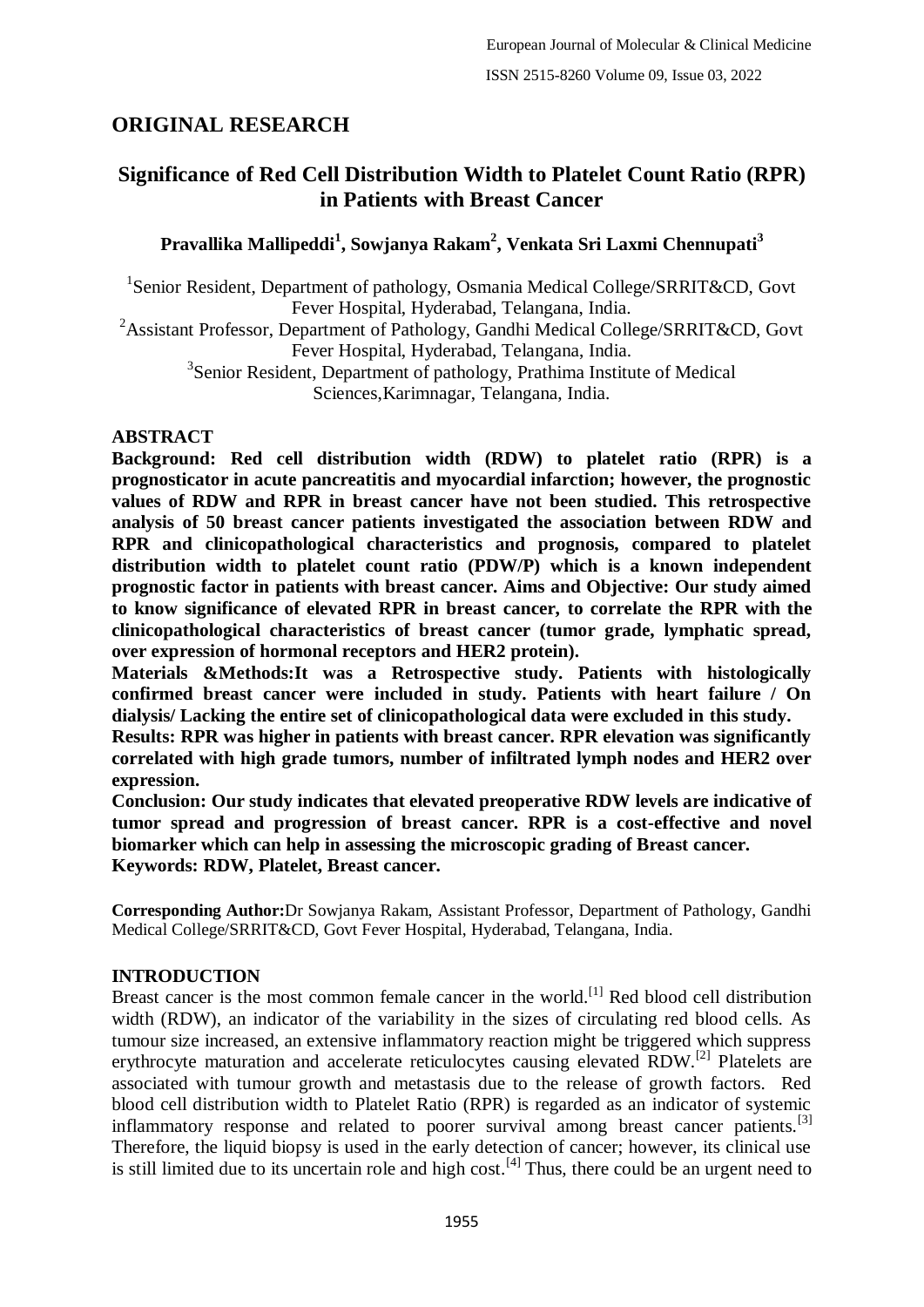establish simple and low-cost prognostic biomarkers for breast cancer using routine haematological parameters of the complete blood count.

Recently, it was demonstrated that platelet distribution width to platelet count ratio (PDW/P) was a significant prognostic factor in patients with breast cancer.<sup>[5]</sup> Hence, the purpose of the present study was to investigate the prognostic value of the RDW and RPR in breast cancer patients, compared with PDW/P.

#### **Aim & Objectives**

- To study the significance of elevated RPR in breast cancer.
- To study association of RPR with the clinicopathological characteristics of breast cancer (Age, Tumor grade, Lymphatic spread, HER2 protein expression).

#### **MATERIALS & METHODS**

**Type of the study:**Retrospective study **Place of the study:** Tertiary health centre. **Time period of the study:**January 2018 and June 2019. **Sample size:** 50 patients with histologically confirmed breast cancer.

#### **Inclusion criteria:**

• Patients with histologically confirmed breast cancer

#### **Exclusion criteria:**

- Patients with heart failure
- Patients on dialysis
- Lacking the entire set of clinicopathological data for this study.

## **Methods of Collection of Data**

Two ml of EDTA anticoagulated blood were collected from 50 patients and processed through FX- 19T automated hematology analyzer.

The RPR was calculated by dividing the RDW by the platelet count  $(\times 109/\mu L)$ .

Clinicopathological characteristics of breast cancer - Age, Tumor grade, Lymphatic spread, HER2 protein expression were retrieved.



**RESULTS**

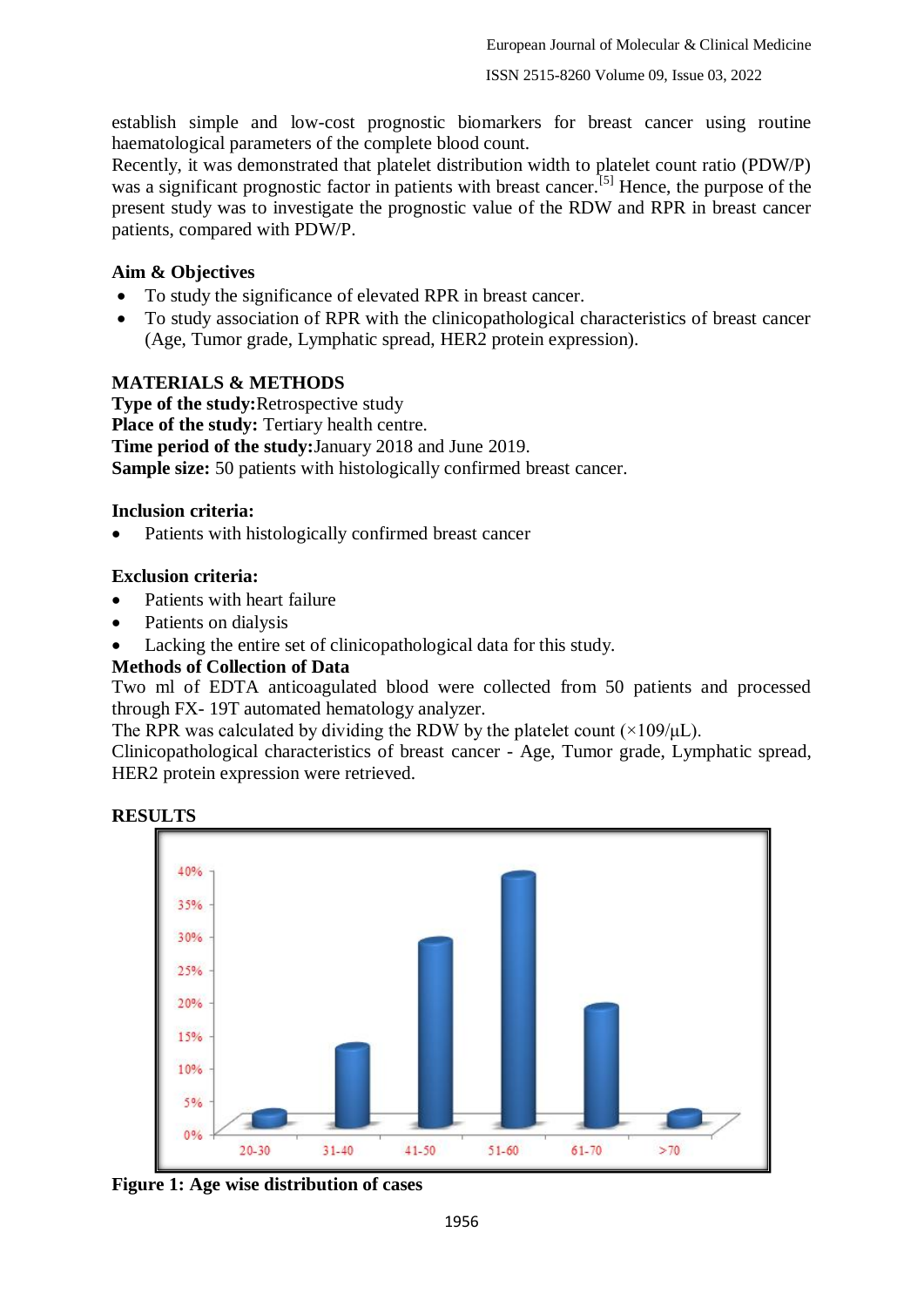

In the present study Age:  $MEAN + SD 51.62 \pm 9.54$ 

**Figure 2: RDW DISTRIBUTION AMONG CASES**

RDW : MEAN + SD  $15.37 \pm 3.48$ 



**Figure 3: RPR Distribution Among Cases**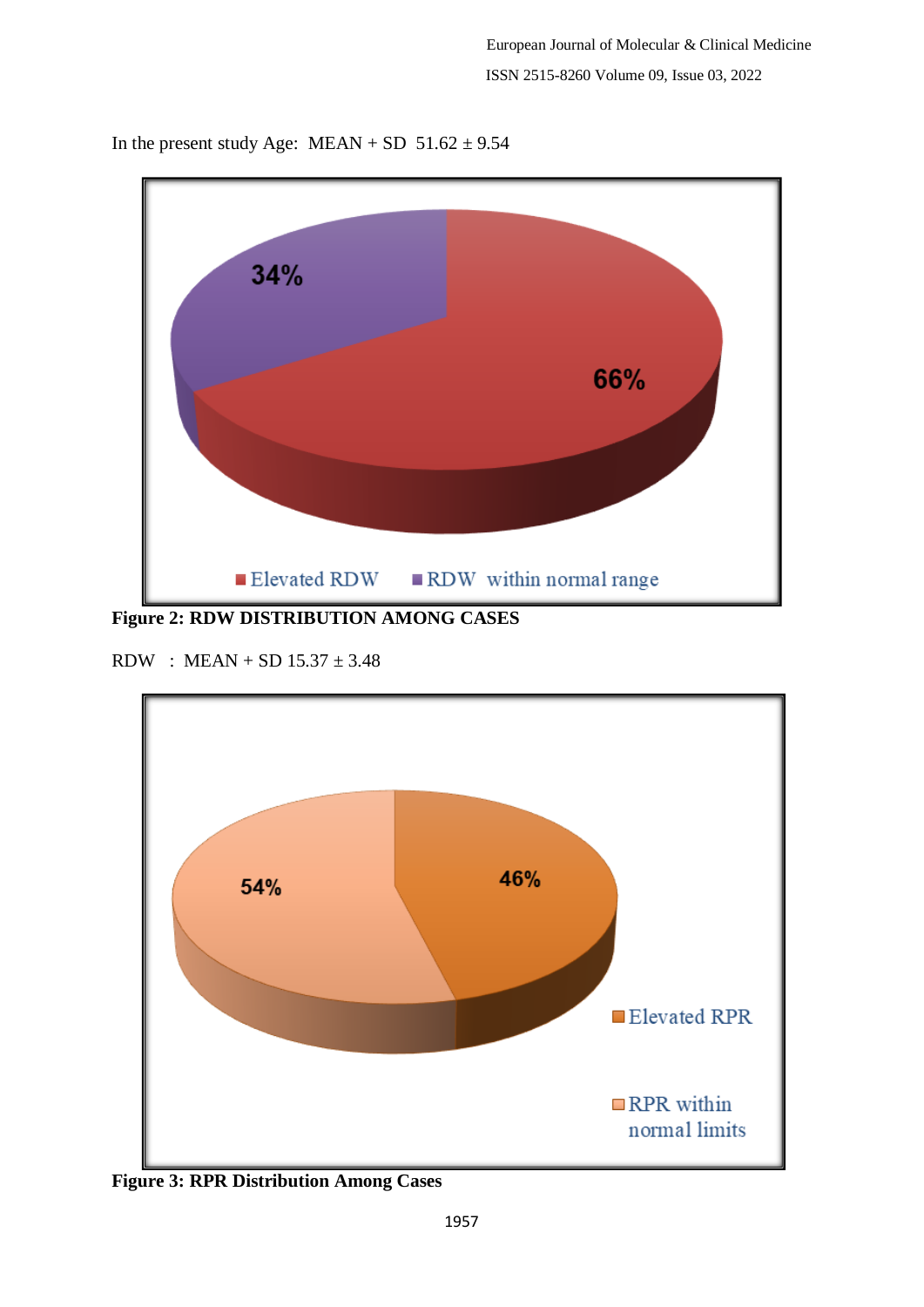#### RPR:  $MEAN + SD 0.051 \pm 0.018$

| <b>RDW</b> | <b>Low Grade</b>      | <b>High Grade</b> | <b>Total</b> | Chi square | P value       |  |  |
|------------|-----------------------|-------------------|--------------|------------|---------------|--|--|
|            | <b>Tumours</b>        | <b>Tumours</b>    |              |            |               |  |  |
| < 13.7     | 5                     | 12                | 17           | 5.081      | 0.024,        |  |  |
| >13.7      | 2(7%)                 | 31 (93%)          | 33 (100%)    |            | Significant   |  |  |
| Total      | 7                     | 43                | 50           |            |               |  |  |
| <b>RDW</b> | Metastasis            | Metastasis        | Total        | Chi square | P value       |  |  |
|            | negative              | positive          |              |            |               |  |  |
| <13.7      | 12                    | 5(29%)            | 17           | 0.241      | $0.623,$ non- |  |  |
| >13.7      | 21                    | 12(71%)           | 33           |            | Significant   |  |  |
| Total      | 33                    | 17 (100%)         | 50           |            |               |  |  |
| <b>RDW</b> | Age< 50               | Age > 50          | Total        | Chi square | P value       |  |  |
| <13.7      | $\overline{4}$        | 13                | 17           | 2.911      | $0.08$ , non- |  |  |
| >13.7      | 16 (49%)              | $17(51\%)$        | 33 (100%)    |            | Significant   |  |  |
| Total      | 20                    | 30                | 50           |            |               |  |  |
| <b>RDW</b> | <b>HER 2 Negative</b> | HER <sub>2</sub>  | Total        | Chi square | P value       |  |  |
|            |                       | Positive          |              |            |               |  |  |
| <13.7      | 11                    | 6                 | 17           | 0.08       | $0.77$ , non- |  |  |
| >13.7      | $20(60\%)$            | 13 (40%)          | 33 (100%)    |            | Significant   |  |  |
| Total      | 31                    | 19                | 50           |            |               |  |  |

## **Table 1: Variuos tumors distributions among all cases**

#### **Table 2: Total RPR**

| <b>RPR</b> | Low grade        | <b>High grade</b> | <b>Total</b> | Chi square | P value       |
|------------|------------------|-------------------|--------------|------------|---------------|
|            | tumours          | tumours           |              |            |               |
| < 0.05     | 6                | 21                | 27           | 2.917      | $0.08,$ non-  |
| >0.05      | 1(4%)            | 22(96%)           | 23(100%)     |            | Significant   |
| Total      | 7                | 43                | 50           |            |               |
| <b>RPR</b> | Metastasis       | Metastasis        | Total        | Chi square | P value       |
|            | negative         | positive          |              |            |               |
| < 0.05     | 19               | 8(47%)            | 27           | 1.156      | $0.28$ , non- |
| >0.05      | 14               | 9(53%)            | 23           |            | Significant   |
| Total      | 33               | 17(100%)          | 50           |            |               |
| <b>RPR</b> | Age< 50          | Age > 50          | total        | Chi square | P value       |
| < 0.05     | 9                | 18                | 27           | 1.087      | $0.29$ , non- |
| >0.05      | 11 (49%)         | 12 (52%)          | 23 (100%)    |            | significant   |
| Total      | 20               | 30                | 50           |            |               |
| <b>RPR</b> | HER <sub>2</sub> | HER <sub>2</sub>  | total        | Chi square | P value       |
|            | Negative         | Positive          |              |            |               |
| < 0.05     | 17               | 10                | 27           | 0.02       | 0.879, non-   |
| >0.05      | 14 (60%)         | $9(40\%)$         | 23 (100%)    |            | significant   |
| Total      | 31               | 19                | 50           |            |               |

## **DISCUSSION**

To the best of our knowledge, this is the first study to demonstrate that the elevated RPR could be an independent risk factor for prognosis in breast cancer patients and is more powerful than PDW/P as a prognostic factor. RPR was recognised as a strong predictor of the severity of fibrosis and cirrhosis in patients with chronic hepatitis 5 and a valuable prognostic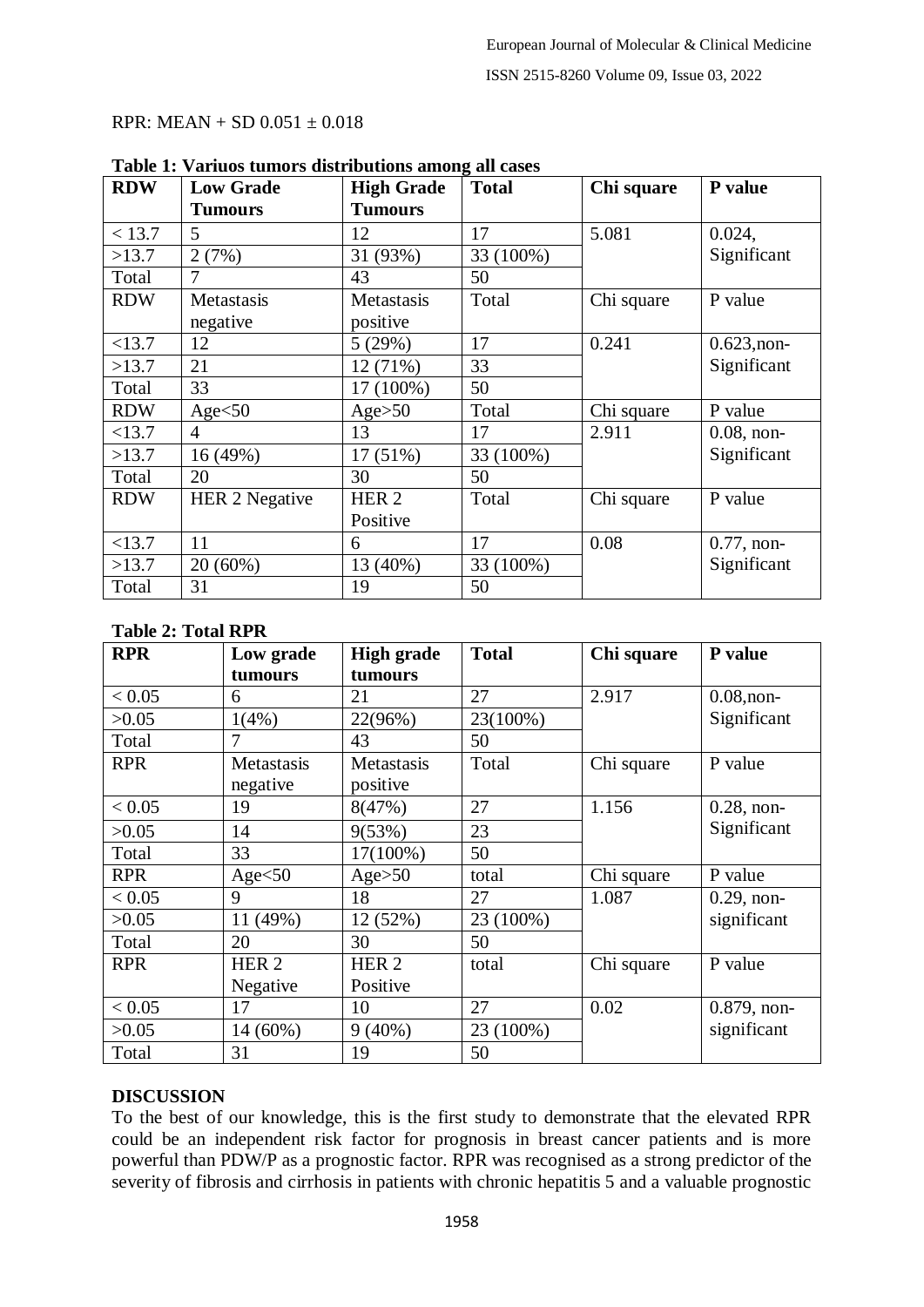marker of inflammation in acute pancreatitis and myocardial infarction.<sup>[1]</sup> These results showed that RPR was regarded as an indicator of systemic inflammatory response. It was already demonstrated elevated levels of inflammatory markers, such as C-reactive protein and platelet to lymphocyte ratio to be related to poorer survival among breast cancer patients.<sup>[6]</sup> Therefore, it was biologically feasible that RPR was a reliable prognostic indicator in breast cancer, although there have been no reports regarding the value of RPR in the prognosis of malignant disease. $[5-7]$ 

Elevated levels of inflammatory markers, related to poorer survival among breast cancer patients 8 RPR is regarded as an indicator of systemic inflammatory response. Elevated RPR could be an independent risk factor for prognosis in breast cancer patients. Our study demonstrated that significantly elevated RDW and RPR among elderly patients, high grade tumors and metastatic breast cancer patients.These results showed that RPR could be considered as an indicator of systemic inflammatory response in breast cancer.

There are very few studies to demonstrate that the elevated RPR could be an independent risk factor for prognosis in breast cancer patients.

| <b>Comparition With Other Studies</b> |            |                     |                                                                                           |  |  |  |  |  |
|---------------------------------------|------------|---------------------|-------------------------------------------------------------------------------------------|--|--|--|--|--|
| Seitanides et al.                     | 2013, Feb  | <b>Elevated RDW</b> |                                                                                           |  |  |  |  |  |
| Takeuchi H et al.                     | 2019, Feb  | <b>Elevated RDW</b> | Elevated RPR (correlated with high<br>grade tumors, metastasis and HER2<br>positive cases |  |  |  |  |  |
| Present study                         | 2019, June | <b>Elevated RDW</b> | Elevated RPR (correlated with high<br>grade tumors, metastasis)                           |  |  |  |  |  |

Some limitations of this study should be taken into account when interpreting the results. The analyses were performed on a small sample size, and single-centre. Potential for bias and inaccuracy in data collection as in most retrospectively studies.<sup>[8-10]</sup>

## **CONCLUSION**

RPR, a cost-effective and easily calculated index almost universally available using two most common haematological parameters, can improve risk evaluation. In our study the elevated preoperative RPR levels are indicative of unfavourable prognosis in patients with breast cancer. However, our results are not conclusive and should not be considered for clinical practice unless further validation due to its small sample size.

## **Acknowledgment**

The author is thankful to Department of Pathology for providing all the facilities to carry out this work.

## **REFERENCES**

- 1. Agarwal, G., Ramakant, P., Sánchez Forgach, E.R. et al. Breast cancer care in developing countries. World J Surg, October 2009,33:2069.
- 2. Chen, B., Ye, B., Zhang, J., Ying, L. & Chen, Y. RDW to platelet ratio: a novel noninvasive index for predicting hepatic fibrosis and cirrhosis in chronic hepatitis B. PLoS ONE 8, e68780 (2013).
- 3. Takeuchi H, Abe M, Takumi Y, et al. Elevated red cell distribution width to platelet count ratio predicts poor prognosis in patients with breast cancer. Sci Rep. 2019 Feb 28;9(1):3033.